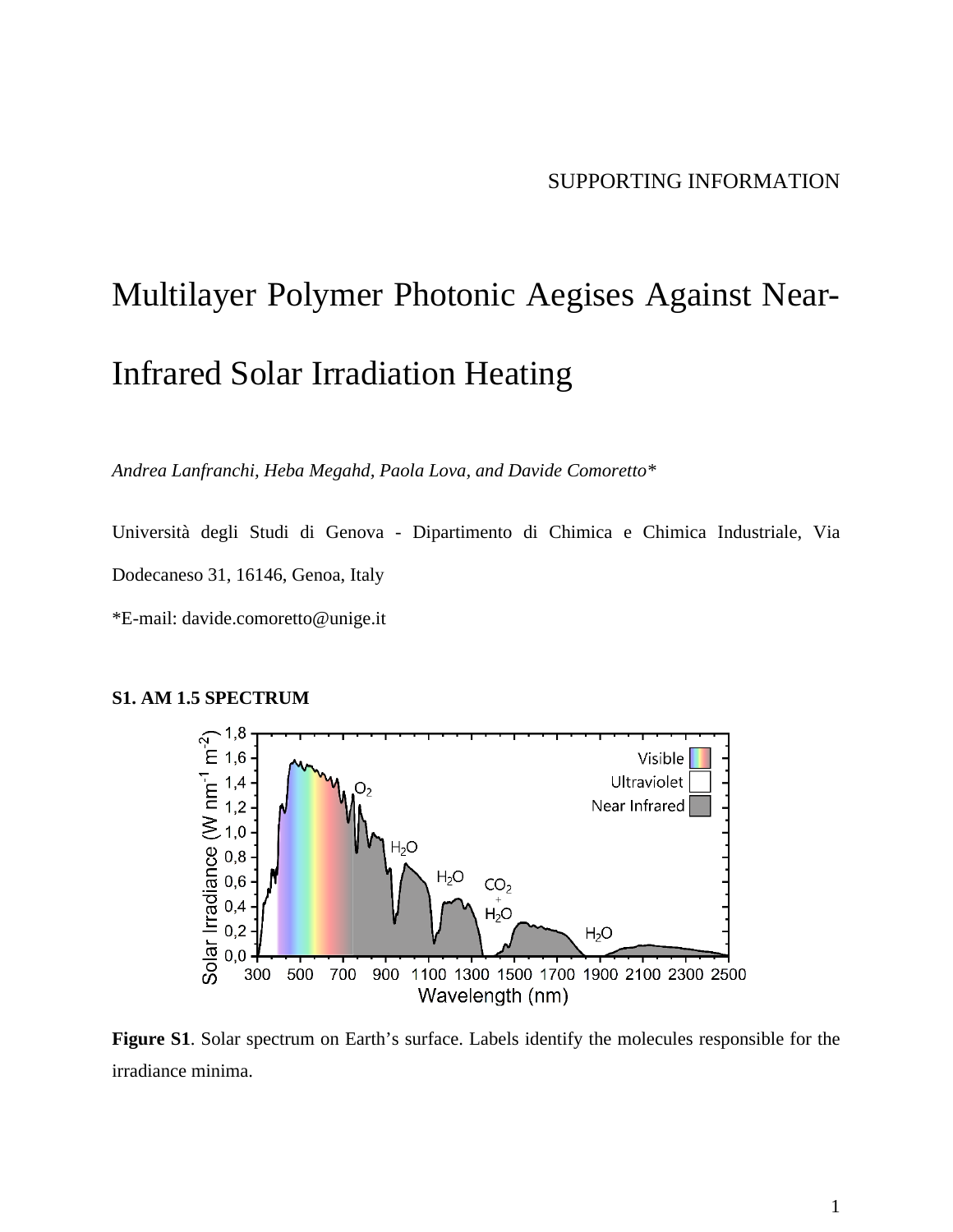Figure S1 reports the irradiance of the solar spectrum on earth's surface, at temperate latitude.<sup>1</sup> The visible region is colored, whereas the ultraviolet is white and the near-infrared is grey. The different atmospheric absorption peaks, here observed as minima in irradiance, are labeled with the responsible absorbing molecule(s).

## **S2. PICTURES OF HEATING SETUPS**

The pictures of the setups used are reported here as described in the main text.



**Figure S2. a)** Setup for the Parafilm<sup>TM</sup> thermal experiments. **b,c**) front and back respectively of the setup for the water thermal experiments using an incandescent lamp as a light source. **d,e)**  interior and exterior respectively of the setup for water thermal experiments with LED light source.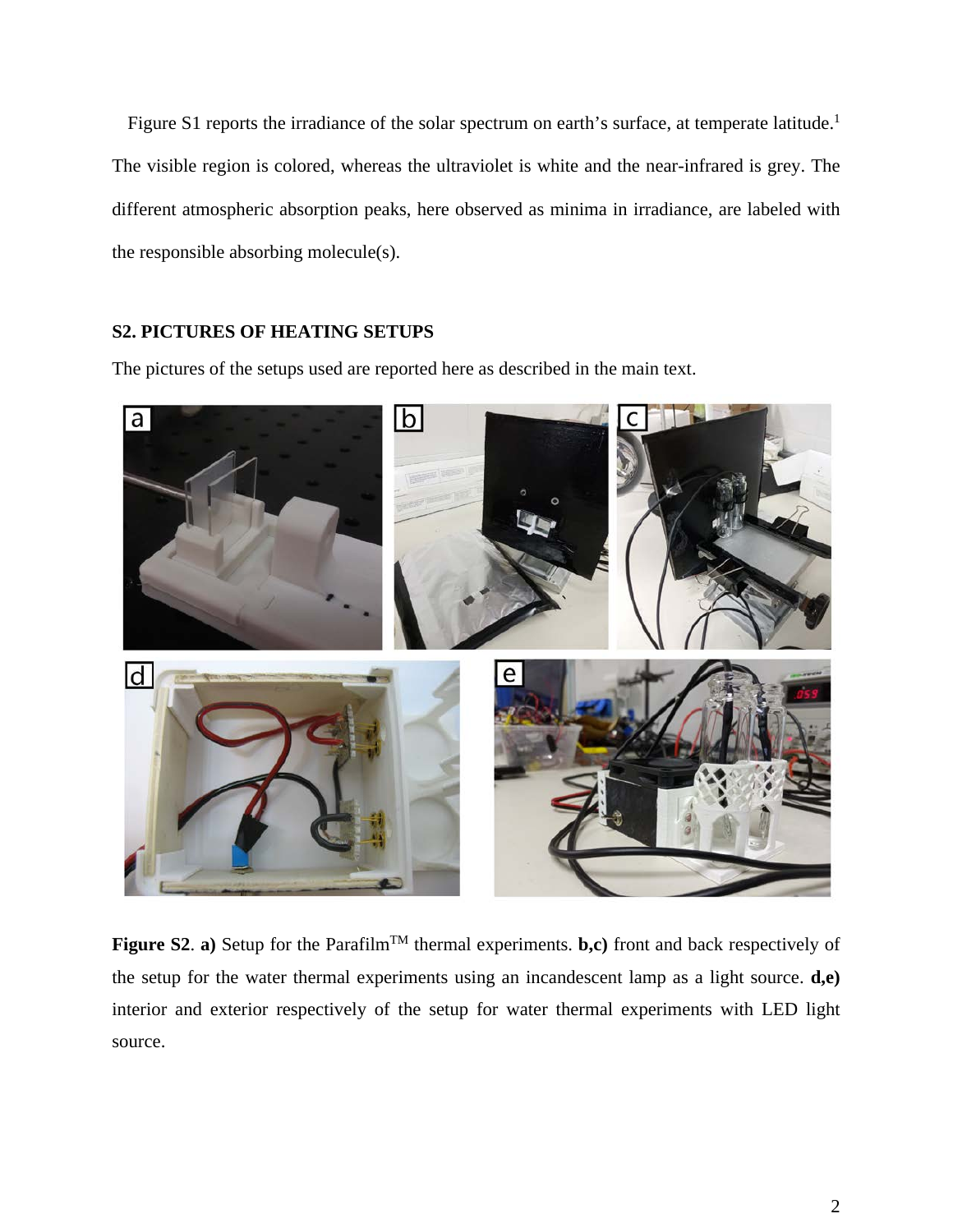## **S3. FREE-STANDING AEGIS**

It has been already demonstrated in literature that full polymer, poly(*N*-vinylcarbazole)-based dielectric mirrors can be spin-coated onto flexible substrates.<sup>2,3</sup> The results were functional photonic structures that retained a degree of flexibility, meaning that the dielectric mirror itself is flexible. However, the possibility of having free-standing full polymer DBRs is often impeded by the low overall thickness, which may result in a fragile film. The aegises, instead, are constituted by a high number of relatively thick layers, thus they result sturdier. Figure S3 reports a picture of an aegis equivalent to AE3 (recognizable by the slight blue reflections), which was peeled off its glass substrate. The sample is held from one of its corners and tends to roll itself up, demonstrating both its flexibility and its possibility to exist free-standing without breaking.



**Figure S3**. Picture of a free-standing aegis equivalent to AE3, peeled off the glass substrate.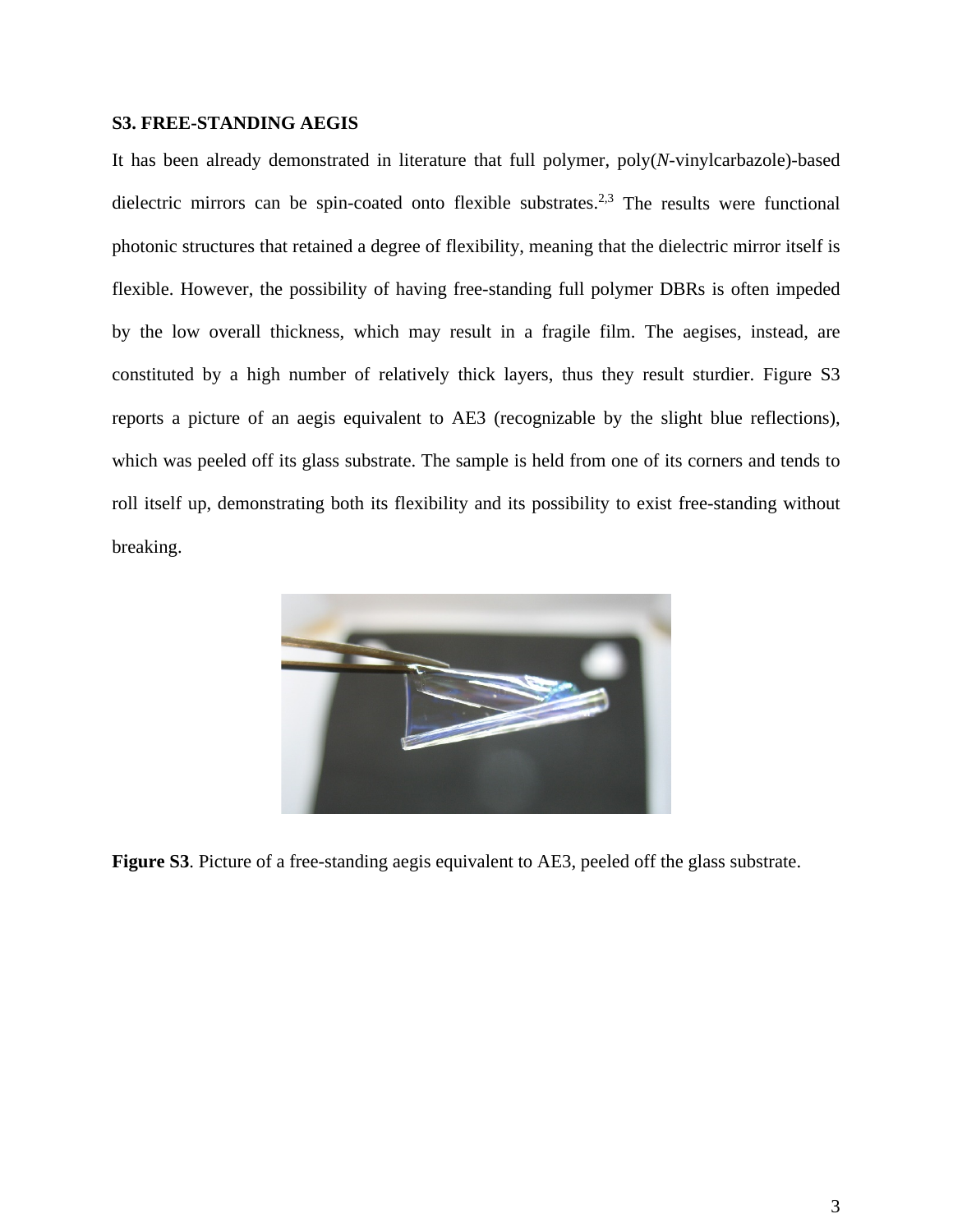# **S4. PARAFILMTM AND PARAFFINE MEASUREMENTS**

The absorption spectrum of Parafilm<sup>TM</sup> is very similar to the paraffine one, as reported in Figure S4. Apart from the noisier measurement overall in the Parafilm<sup>TM</sup> case due to scattering, which makes it impossible to distinguish fine features and low-absorption regions, the agreement is very good.



**Figure S4.** Absorption spectra of Parafilm<sup>TM</sup> (red line) and liquid paraffine (green line).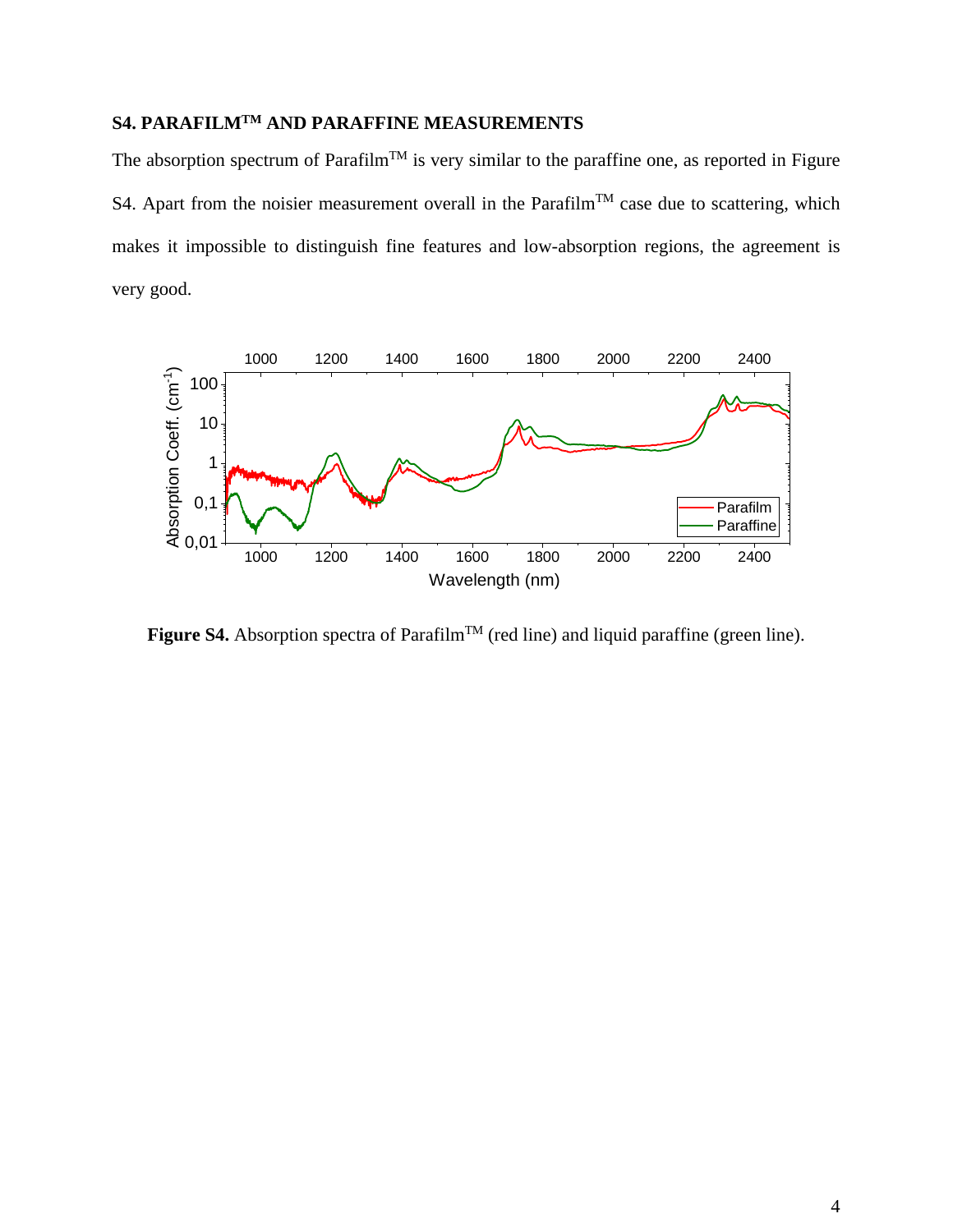# **S5. CALCULATED THICKNESSES OF SUPERPERIODIC AEGISES**

To adequately represent the calculated thicknesses of SPAEs' layers, two bar plots are reported in Figure S5. They represent respectively SPAE1 and SPAE2. Each layer's thickness is indicated by the length of the bar, whereas its position inside the crystal is given by the bilayer number.



**Figure S5.** Calculated layer thickness pattern for **a)** SPAE1 and **b)** SPAE2.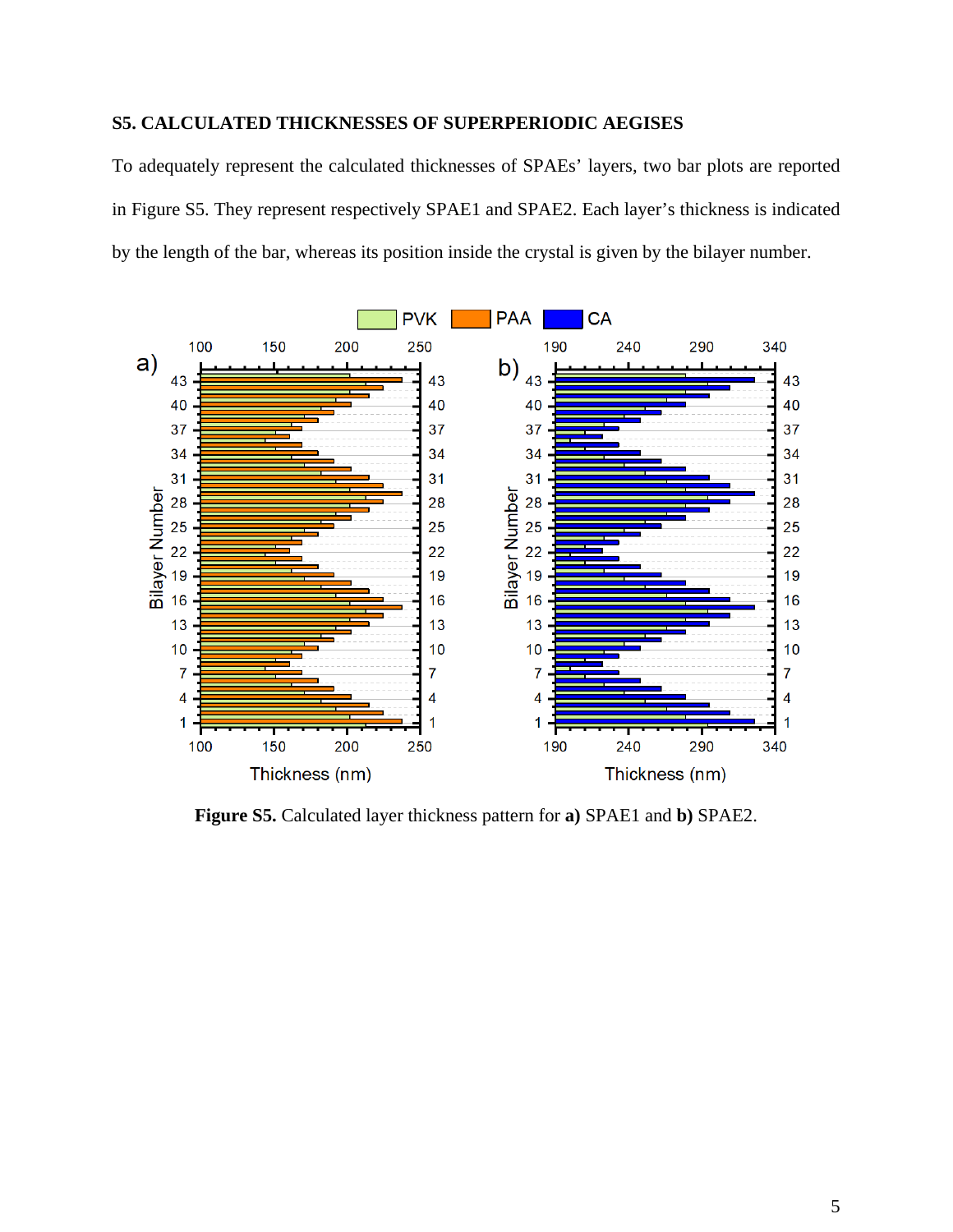### **S6. SEM ANALYSIS OF AEGISES**

As described in the main text, both samples heavily delaminated due to the freeze-cracking process; layers detached from each other in multiple points. As far as SPAE2 is concerned, a relatively thick piece formed by around 20 layers was clearly observable. An uncropped version of Figure 4a is reported in Figure S6a, whereas a magnification of it is represented in Figure S6b.



**Figure S6**. SEM images of **a)** Fractured edge of SPAE2, **b)** Magnification of a small portion of the fractured edge of SPAE2, **c)** and **d)** different portions of the fractured edge of TAE1.

Even though the pictures were useful to obtain thickness values, as reported in the text, many issues negatively affect these measurements. i) it is difficult to obtain a complete cross-section in these multilayer polymer structures, thus leaving the interfaces blurred. ii) the graphitization process, essential to measure the samples, can enhance the defects in the fracture surface. iii)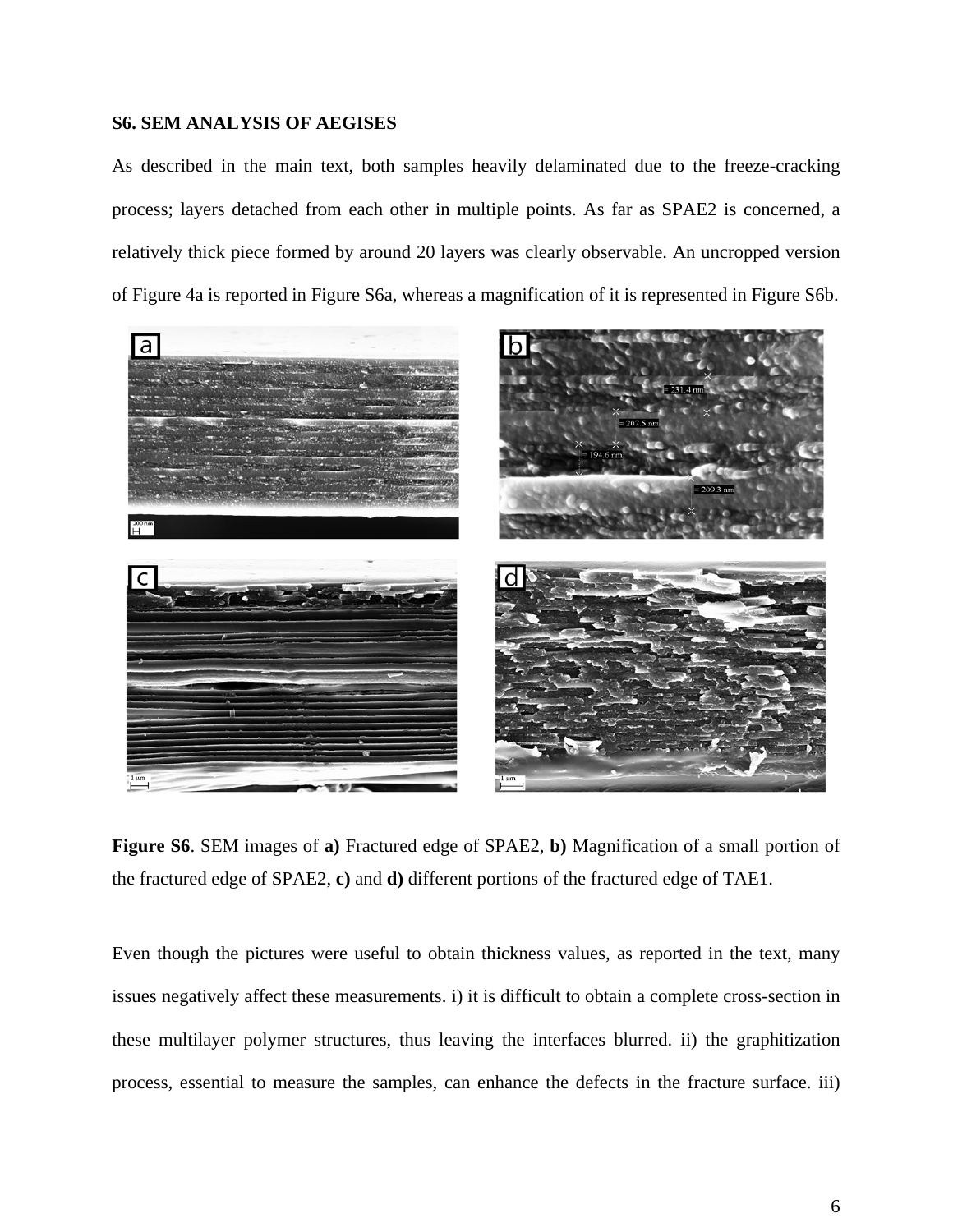being thin polymer sheets, the samples heat up quickly when the electron beam is impinged onto them. Such effects lead to drifting in the pictures, an effect that causes focusing problems and limits the scan speed to faster values, contributing to the blurring.

In Figure S6 c-d two different portions of TAE2's fracture edge are represented. The sample delaminated around its middle point and fractured unevenly, as shown by the figure. The fracture is very different in the two pictures, and nonuniform in both of them. Due to the latter problem, it was impossible to obtain accurate results. A selective analysis was performed in some of the best spots and suggested the correct order of magnitude for the thicknesses (100 - 200 nm), simultaneously confirming that PVK layers are thinner than CA ones.

#### **S7. HEATING MODEL**

The situation considered is schematized in Figure S7. A body, initially in equilibrium with the surrounding environment at  $T_{env}$ , receives via an external source a power  $w_{lamp}$ , heating up. As its temperature rises over the constant and uniform room temperature, the body loses energy via conduction ( $w_{cond}$ ), convection ( $w_{conv}$ ), and radiation, as a grey body emitter ( $w_{irr}$ ).



**Figure S7**. Schematization of the irradiated body. Power flowing in is represented by the yellow arrow, power flowing out by blue arrows.

The net power the body receives is thus: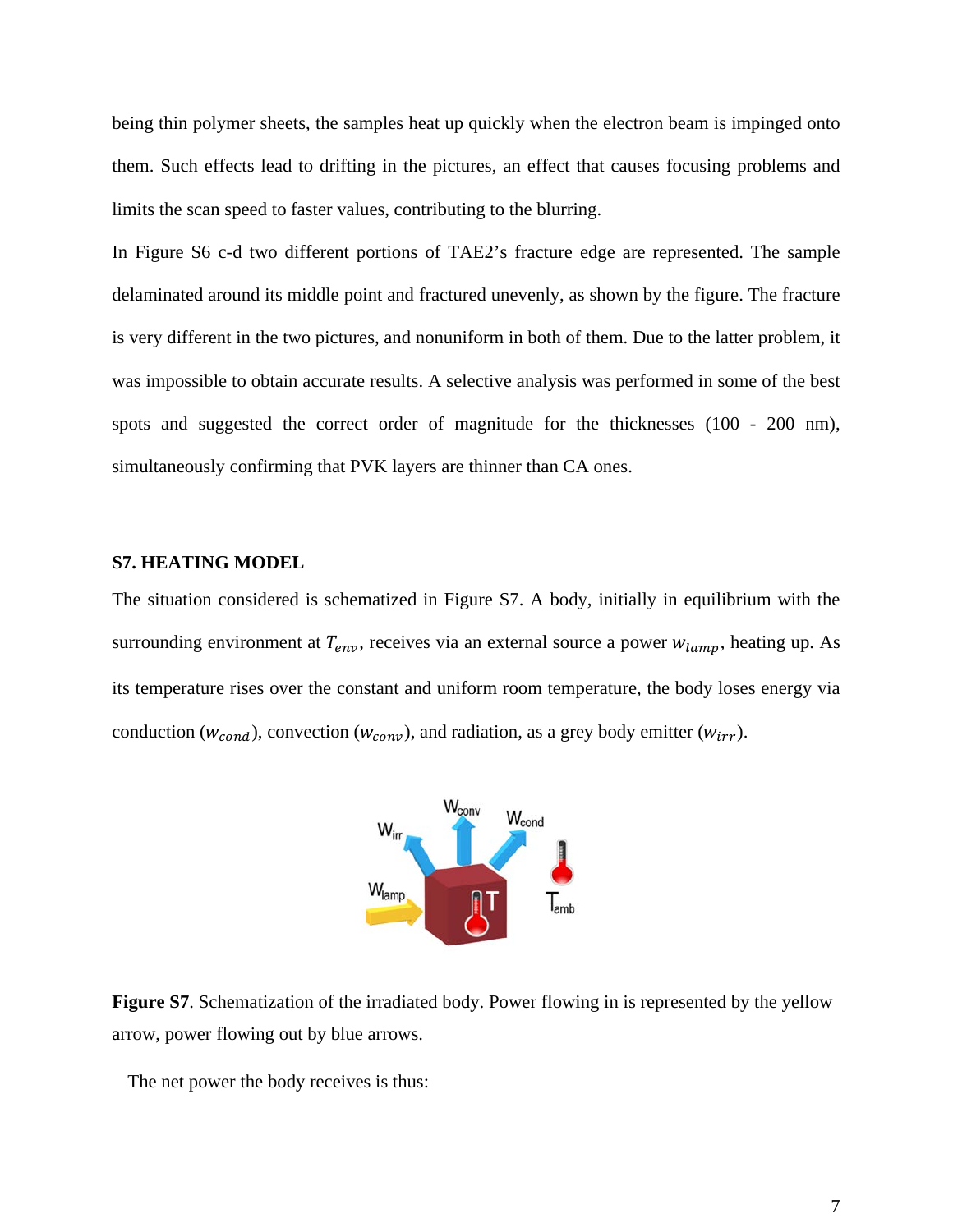$$
W_{tot} = W_{lamp} - W_{cond} - W_{conv} - W_{irr}
$$
 (S1)

The conduction and convection terms,  $w_{cond}$  and  $w_{conv}$ , can in these hypotheses be expressed as directly proportional to the temperature difference between the body and the environment  $(\Delta T = T - T_{env})$ :

$$
w_{conv} + w_{cond} = h_c \Delta T \tag{S2}
$$

Note that in this case, we include in the term  $h_c$  also the thermal exchange surface, which is constant for a given setup. The same form can be used for  $w_{irr}$ :

$$
w_{irr} = A\varepsilon\sigma (T_{env}^2 + T^2)(T_{env} + T)(T - T_{env}) = h_{ir}\Delta T
$$
\n(53)

Equation S3 establishes  $w_{irr} \propto \Delta T = T - T_{env}$ , as in the convection/conduction case. This form is not used often, since as it can be clearly seen by its derivation, the term  $h_{ir}$  is strongly dependent on temperature and assuming it is a constant leads to greater error than the convection/conduction case. Replacing S3 and S2 in S1 yields

$$
w_{tot} = w_{lamp} - h_{con} \Delta T - h_{ir} \Delta T = w_{lamp} - h \Delta T \tag{S4}
$$

To keep the model as simple as possible, we assume the heat exchange coefficient  $h(\Delta T)$  =  $h_0$ . It has been observed that this assumption retains good agreement with experimental data.

The goal is obtaining an equation describing  $\Delta T(t)$ . Let us consider the first principle of thermodynamics, where  $m$  is the mass,  $c$  the specific heat and  $q_{tot}$  the absorbed heat:

$$
\Delta T = \frac{q_{tot}}{mc}
$$
 (S5)

Since  $\frac{dq_{tot}}{dt}$  =  $w_{tot}$ , deriving both constituents of Equation S5 and then substituting the result into Equation S4 yields a differential equation for  $\Delta T(t)$ :

$$
\frac{d\Delta T}{dt} = \frac{w_{lamp}}{mc} - \frac{h}{mc} \Delta T
$$
 (S6)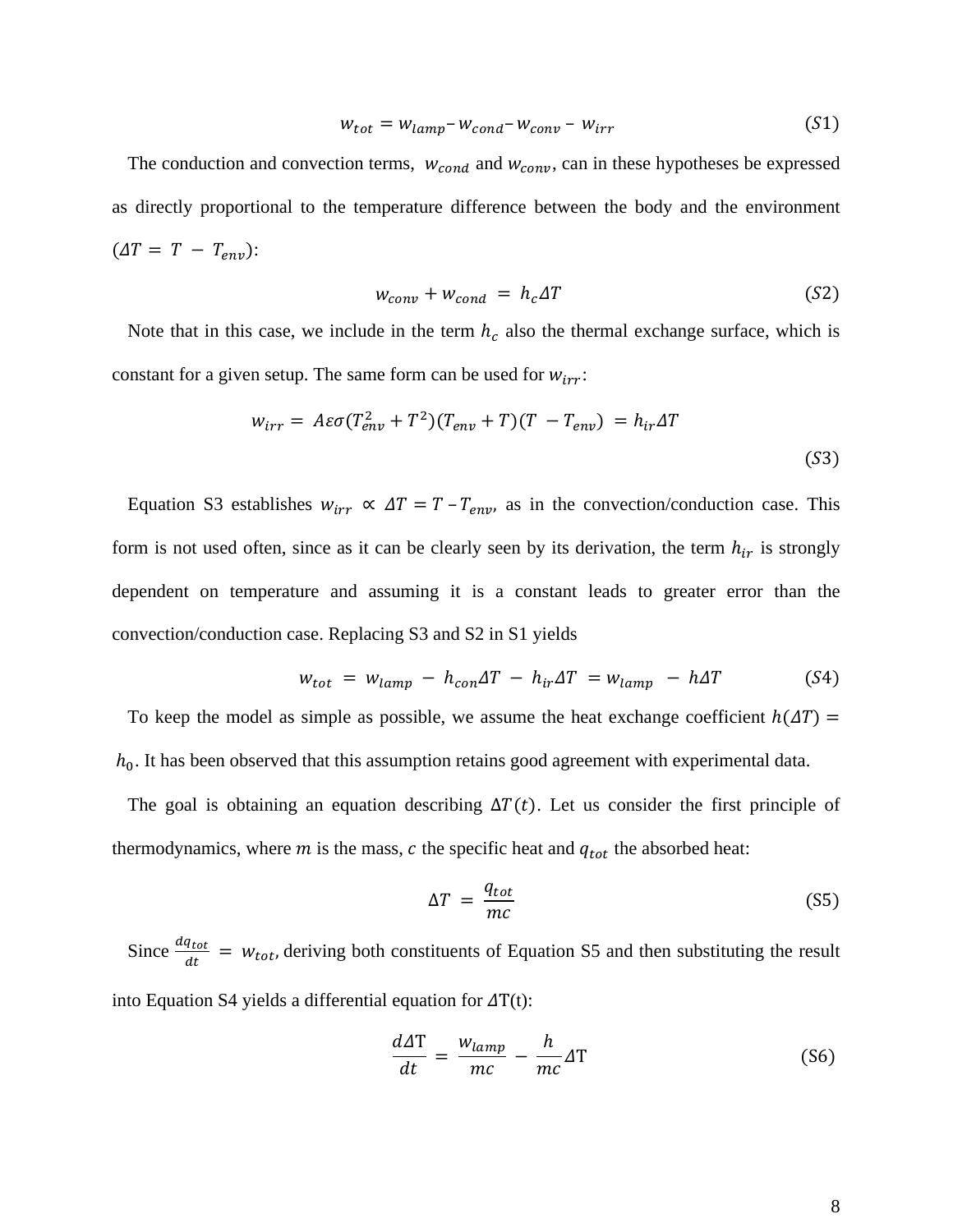It can be easily verified that the solution of Equation S6, given the boundary condition  $T(0) =$  $T_{env}$ , is an asymptotic, exponential-regulated growth:

$$
\Delta T(t) = \Delta T_{\infty} \left( 1 - e^{-\frac{t}{\tau}} \right) \tag{S7}
$$

Where

$$
\tau = \frac{mc}{h} \quad e \quad \Delta T_{\infty} = \frac{W_{lamp}}{h} \tag{S8}
$$

#### **S8. TRANSIENT BEHAVIOR IN THERMAL EXPERIMENTS - WATER SAMPLES**

As stated in the article, the heating curves for water samples illuminated by the incandescent lamp did not fit well with Equation S7. The first 200-300 seconds of the curves in Figure 5c showed an unusual transient behavior, as reported in the magnification in Figure S8. A starting positive concavity gradually transitioning to the negative concavity characteristics of Equation S7 is observed.

A possible explanation for this effect is that the incandescent lamp is highly emissive in a region where water is highly absorbing, i.e., wavelengths longer than 1200 nm. This means that lot of light is absorbed by water on the front side of the container, which theoretically heats up first. Then, heat needs time to travel towards the thermocouple. This should justify the efficacy of the addition of a delay term to Equation S7 in predicting the behavior after the first 300 s.